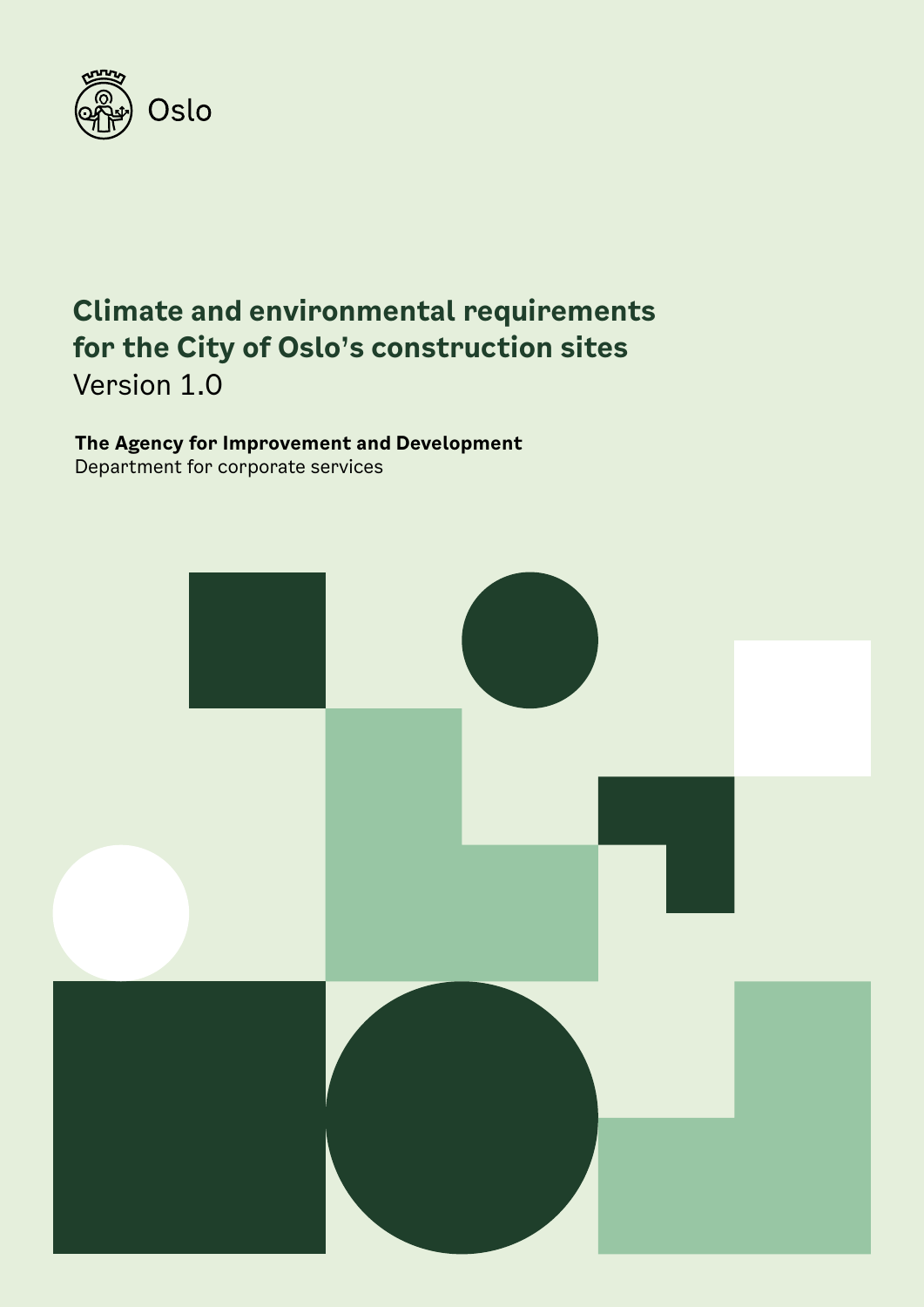## Table of contents

| 2 | Requirement specification: minimum requirements  5                                                                    |
|---|-----------------------------------------------------------------------------------------------------------------------|
| 3 | Competition specification: award criteria Environment<br>6<br>3.1 Award criteria for procurement with estimated value |
|   | 3.2 Simplified award criteria for procurement with<br>estimated value of less than NOK 5 million excl. VAT            |
| 4 | Standard contracutal requirements: Environment  10<br>4.1 Environmental requirements that apply during                |
|   |                                                                                                                       |

# 1 Introduction

This document contains standard climate and environmental requirements for the City of Oslo's construction sites, as part of the City's ambitions to have fossil-free and, with time, zero-emissions construction sites. Emissions from construction sites form part of the total environmental impact with construction contracts. This document only comprises requirements to help reduce the direct emissions during building and construction, and must be read in the context of the other environmental requirements for an individual procurement.

This document will be updated regularly in light of experience gained and technological developments.

The text with a light-green background is only intended as guidelines for purchasers and shall not be used in competition documents. Text in red must be amended to fit other text used in competition documents.

|  | <b>Definitions</b>                       |                                                                                                                                                                                                                                                      |  |
|--|------------------------------------------|------------------------------------------------------------------------------------------------------------------------------------------------------------------------------------------------------------------------------------------------------|--|
|  | <b>Fossil-free</b>                       | Energy carriers that do not emit new<br>carriers in this context are biodiesel,<br>district heating.                                                                                                                                                 |  |
|  | <b>Emissions-free/</b><br>zero-emissions | Energy carriers with no form of emiss<br>local air quality (such as particle emis<br>carriers are electricity, hydrogen and<br>Zero-emissions machines/vehicles inc<br>vehicles or machines/vehicles that us                                         |  |
|  | <b>The Machine</b><br>registry           | The Machine registry (Maskinregister<br>equipment. A complete online list of n<br>consumption.                                                                                                                                                       |  |
|  | <b>European</b><br>emission<br>standards | Type approval for all new vehicles and<br>specify maximum emissions for new e<br>sale in EU member states. European e<br>mainly affecting local air quality (such<br>not include requirements on greenhou<br>of the Regulation relating to vehicles. |  |
|  | <b>Stage</b>                             | Type approval for all new machines. S<br>in order to gain approval in EU membe<br>Regulation relating to vehicles. Stage<br>vehicles.                                                                                                                |  |
|  | <b>Minimum</b><br>requirements           | Description of the properties required                                                                                                                                                                                                               |  |
|  | <b>Award criteria</b>                    | The most important criteria when eva                                                                                                                                                                                                                 |  |

**CO<sub>2</sub>** to the atmosphere during use. Fossil-free energy bioethanol, biogas, pellets, electricity, hydrogen and

 $s$ ions during use, either CO $_2$  or other gases that affect ssions and dust in suspension). Zero-emissions energy district heating.

clude battery-electric and plug-in electric machines/ e hydrogen or other zero-emissions technology.

et) is a register for all types of machinery and machines, with relevant information on fuel type and

d new vehicle engines. The European requirements engines in heavy vehicles in order to gain approval for emission standards only make requirements on emissions h as particle emissions and dust in suspension). It does use gas emissions (CO $_2$ ). It is incorporated in chapter 25  $^{\circ}$ 

**Stage specifies maximum emissions for new machines.** er states. It is incorporated in chapters 25-26 of the corresponds to European emission standards for

d in the product/service to be procured.

**Aluating tenders in a competition.**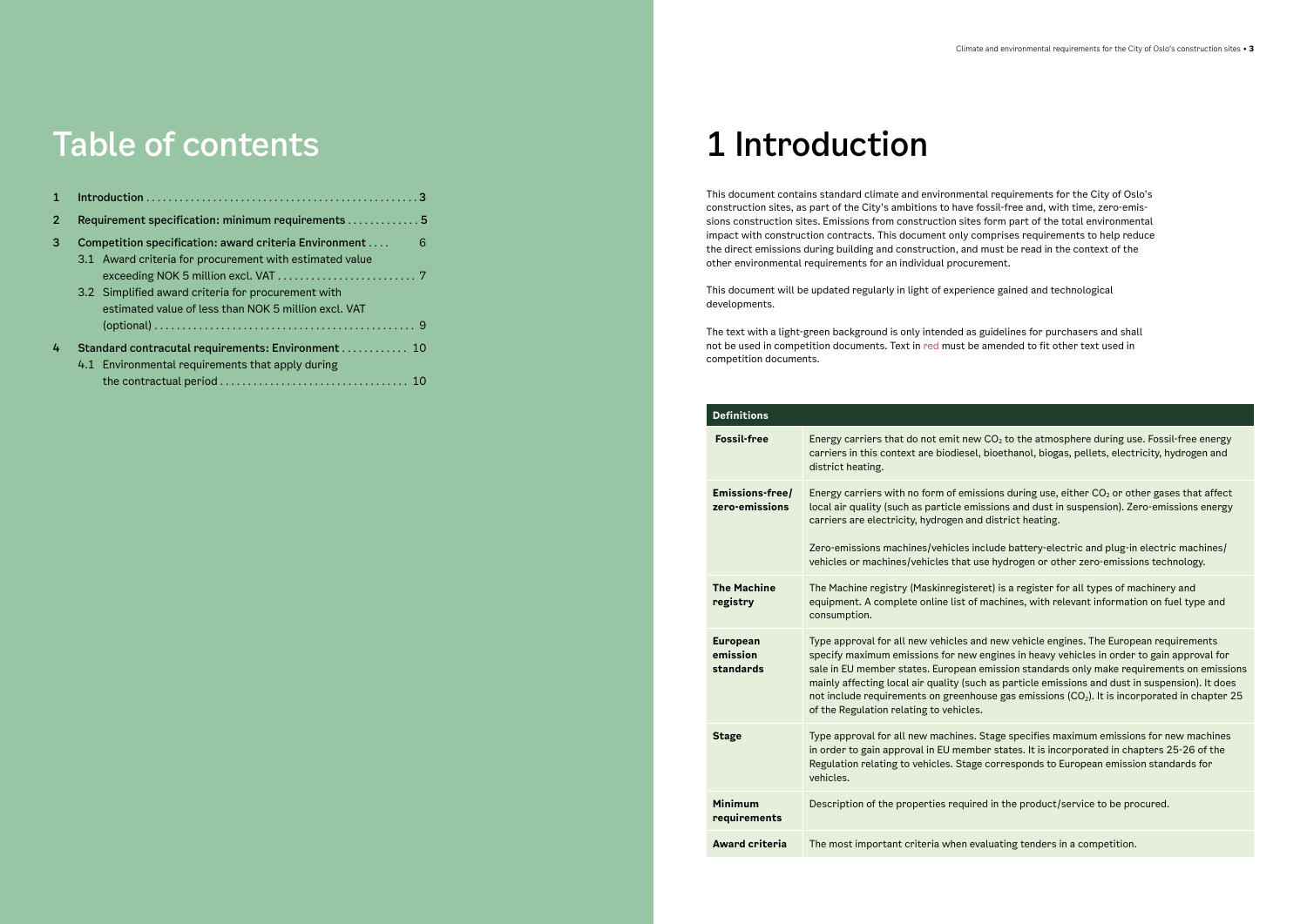<span id="page-2-0"></span>

| <b>Definitions</b>                               |                                                                                                                                                                                                                                                                                                                                                                                                                                 |  |  |
|--------------------------------------------------|---------------------------------------------------------------------------------------------------------------------------------------------------------------------------------------------------------------------------------------------------------------------------------------------------------------------------------------------------------------------------------------------------------------------------------|--|--|
| Contractual<br>requirements                      | The general and special provisions to apply for the contract.                                                                                                                                                                                                                                                                                                                                                                   |  |  |
| <b>Best Value</b><br><b>Procurement</b><br>(BVP) | Best Value Procurement (BVP) is a method for purchasing and project management, which<br>helps the Principal identify the correct expertise and ensure good performance by the<br>suppliers during the assignment. The method emphasises exploitation of the suppliers' exper-<br>tise and delegating responsibility to the suppliers for solutions and execution, while<br>the Principal plays the role of quality supervisor. |  |  |
| Partnering<br>contract                           | A method of collaboration for a building/construction project, where all parties are involved<br>at an early stage. The parties collaborate on e.g. choice of solution and/or execution. The<br>project is conducted according to joint objectives and joint economic interests.                                                                                                                                                |  |  |

The following chapters contain the minimum requirements, award criteria and contractual requirements applied in procurement processes.

- The contractual requirements shall apply to all procurement with a value of NOK 500,000 and above.
- For procurement with an estimated value of more than NOK 5 million excluding VAT, the contractual requirements and award criteria in paragraph 3.1 shall apply.
- For procurement with an estimated value of less than NOK 5 million excluding VAT, the contractual requirements shall apply, and the award criteria are optional. For smaller procurements, a simplified set of award criteria can also be used, ref. paragraph 3.2 (optional).
- For procurement with an estimated value of more than NOK 51 million excluding VAT, the minimum requirements shall apply in addition to the contractual requirements and award criteria.

| <b>Procurement value</b>        | > NOK 500,000 | > NOK 5 million | > NOK 51 million |
|---------------------------------|---------------|-----------------|------------------|
| <b>Contractual requirements</b> |               |                 |                  |
| <b>Award criteria</b>           |               |                 |                  |
| <b>Minimum requirements</b>     |               |                 |                  |

# 2 Requirement specification: minimum requirements

#### **GUIDELINES:**

Requirements to be utilised in the requirement specification for building/construction procurement > NOK 51 million

| Requirement no. | Requirement                                                                                                                                                                       |
|-----------------|-----------------------------------------------------------------------------------------------------------------------------------------------------------------------------------|
| 1               | <b>Heating</b><br>Heating and drying shall be<br>carried out with zero emissions,<br>for example by using electricity,<br>district heating or other<br>zero-emissions technology. |

The supplier shall attach a brief, written report on how heating and drying can be carried out with zero emissions.

#### **GUIDELINES:**

All energy consumed for heating purposes shall be zero-emissions. The minimum requirement applies throughout the entire construction period. The Principal must contact the infrastructure owner during the planning stage (Hafslund/Fortum) in order to ensure that infrastructure is ready in time.

Contact Hafslund/Fortum. Submitting a "Melding om installasjonsarbeid" (Notification of installation work)

For certain procurement processes, when the necessary infrastructure for zero-emissions heating is not available in time, exemptions may be made from the minimum requirement for zero-emissions heating.

### **Requirementation**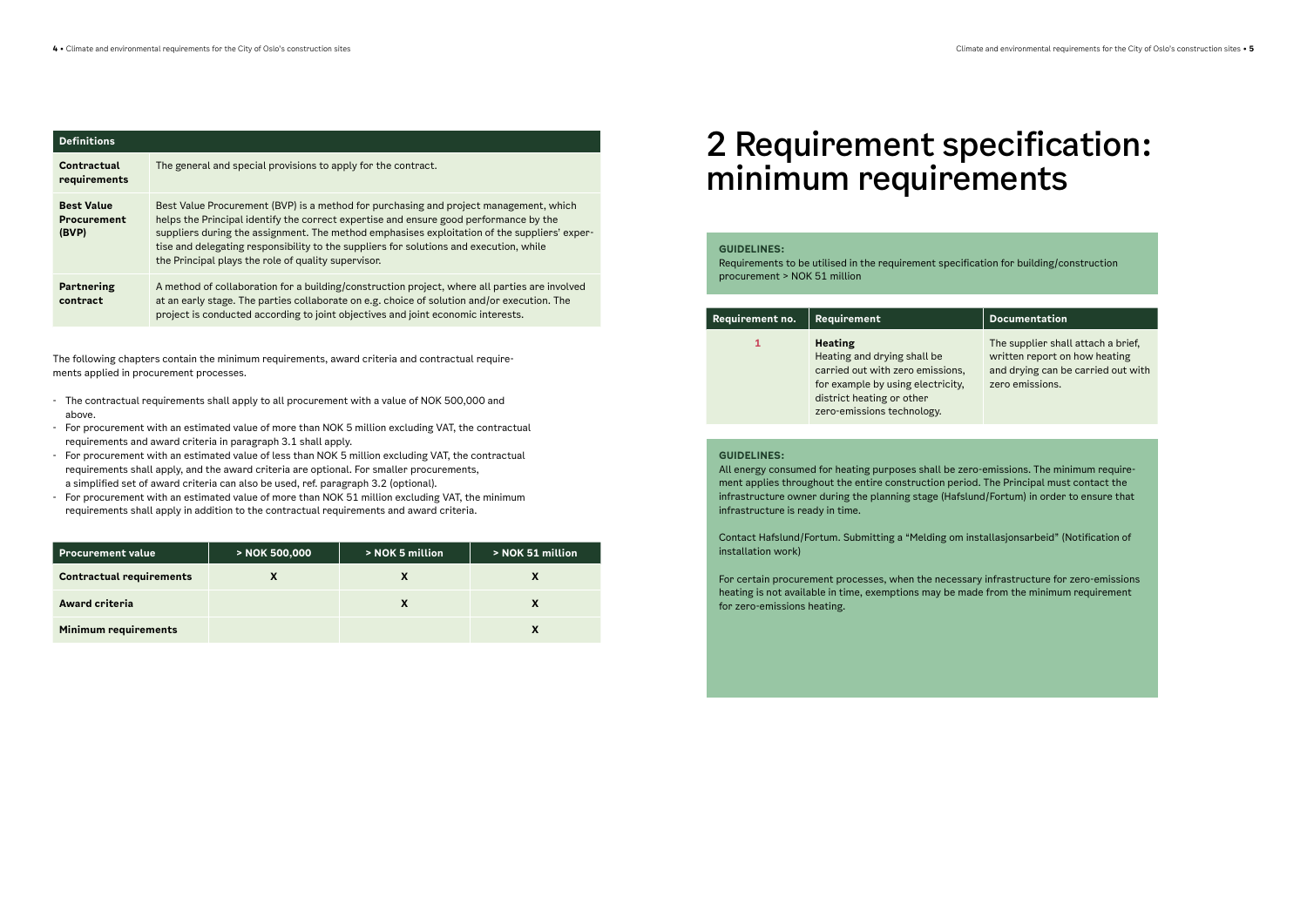## <span id="page-3-0"></span>3 Competition specification: award criteria Environment

The following text shall always be included in the competition specification:

The Supplier with the highest score on aggregate in the sub-criteria for the Environment award criteria is awarded 10 points, while a lower score is awarded to other tenders reflecting relevant differences in the tender. The score is then multiplied by the specified weighting of XX%.

#### **GUIDELINES:**

The award criteria for Environment shall as a minimum have 20% weighting for building and construction competitions (as a main rule, the Environment criterion should be weighted 30%). Minimum 50% of the total weighting for Environment shall be attributed to construction machinery and transport to/from the building/construction site. This only relates to the sub-criteria related to the award criteria for Environment, comprising direct emissions from building/construction machinery and transport in connection with building/construction work, and which shall represent minimum 50% of the award criteria for Environment, which in turn shall be weighted as minimum 20% of the entire weighting.

**Reco weighting** 

The other sub-criteria under the award criteria for Environment may, for example, relate to greenhouse gas emissions from production of materials (LCA/EPD), geographic location, the building's energy consumption, measures to prevent acute pollution during construction, extra protection of biotopes, greenhouse gas estimates for the entire life cycle or other relevant factors for the building/construction project in question.

If there are no plans to add on further environmental requirements, the environmental requirements for building/construction work may be assigned a higher weight.

In situations with strict minimum requirements on the environment, such as requirements for zero-emissions construction sites or strict minimum requirements on the building's environmental performance throughout its life cycle, the award criteria for Environment may be assigned a lower weight or ignored.



**3.1 Award criteria for procurement with estimated value exceeding NOK 5 million excl. VAT** 

#### **GUIDELINES:**

The award criteria to be utilised in the competition specification for building/construction procurement > NOK 5 million.

For procurement with an estimated value of less than NOK 5 million excluding VAT, the Principal may decide whether or not to apply the award criteria. There is also an optional, simplified version for minor procurement processes.

| mmended<br>hting | Criterion                                                                                                                                                                                                                                                                                                                                                                                                                                                                                  | <b>Documentation requirements</b>                                                                          |
|------------------|--------------------------------------------------------------------------------------------------------------------------------------------------------------------------------------------------------------------------------------------------------------------------------------------------------------------------------------------------------------------------------------------------------------------------------------------------------------------------------------------|------------------------------------------------------------------------------------------------------------|
| 50%              | Zero-emissions machinery<br>The Supplier is awarded points for the ratio of<br>zero-emissions and/or biogas-based machines to be<br>used when performing the contract.<br>Ref. "Appendix xx: List of machines and vehicles".                                                                                                                                                                                                                                                               | The Supplier shall enclose<br>the completed version of<br>"Appendix xx: List of machines<br>and vehicles". |
| 30%              | <b>Transport of bulk materials</b><br>The Supplier is awarded points for the ratio of<br>zero-emissions and/or biogas vehicles used to trans-<br>port bulk materials to/from the building/construction<br>site.<br>The Supplier is also awarded points for reduced trans-<br>port of bulk materials, based on the number of kilo-<br>metres and the number of tonnes of materials.<br>Ref. "Appendix xx: List of machines and vehicles" for<br>further information.                        | The Supplier shall enclose<br>the completed version of<br>"Appendix xx: List of machines<br>and vehicles". |
| 20%              | Other transport and other measures<br>The Supplier is awarded points for their ability to<br>reduce use of fossil vehicles for transport of materials,<br>waste, equipment, personnel etc. at or to/from the<br>building/construction site.<br>The Supplier shall describe other measures to be<br>implemented in order to reduce local pollution and gre-<br>enhouse gas emissions for execution of the contract.<br>Points are awarded according to estimated reduction<br>in emissions. | The Supplier's description. The<br>description shall have maximum<br>3,500 characters.                     |
|                  |                                                                                                                                                                                                                                                                                                                                                                                                                                                                                            |                                                                                                            |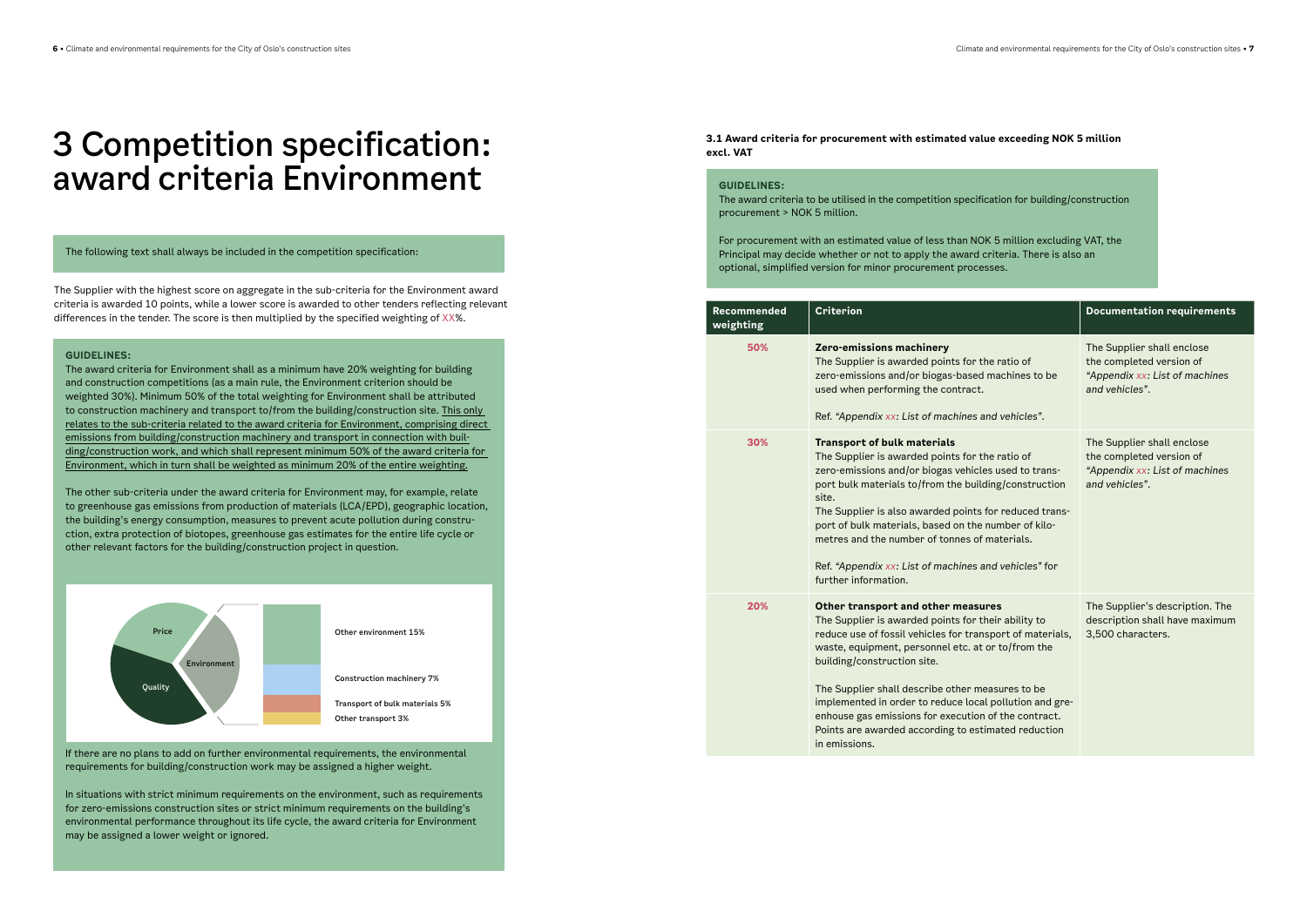<span id="page-4-0"></span>The sub-criteria for direct emissions on construction sites are categorised as follows; zero-emissions machinery, transport of bulk materials and other transport.

The recommended weighting for these three is 50%, 30% and 20% respectively of the sub-criterion for emissions related to building and construction work. Weighting for these sub-criteria is a recommendation only.

The points are calculated as follows:

The evaluation method is described in detail in appendix XX "List of machines and vehicles", sheet X

Zero-emissions machinery: The supplier is awarded points for the machines that make use of zero-emissions or biogas technology. The highest score is awarded for zero-emissions technology.

The machine categories are divided into three weight classes; small (less than 10 tonnes), medium (10-20 tonnes), large (more than 20 tonnes). The heaviest machines have the highest weighting.

Transport of bulk materials: The supplier is awarded points for the vehicles that make use of zero-emissions or biogas technology. The highest score is awarded for zero-emissions technology.

The points are calculated on the basis of number of kilometres and tonnes carried to/from the building/construction site using zero-emissions or biogas-operated vehicles. Suppliers who carry the materials over short distances using zero-emissions technology are awarded the highest score. The Principal defines in advance the number of tonnes of material to be carried in connection with the project.

The figure illustrates how weighting can be distributed for the Environment award criteria

**3.2 Simplified award criteria for procurement with estimated value of less than NOK 5 million excl. VAT (optional)**

#### **GUIDELINES:**

For procurement with an estimated value of less than NOK 5 million excl. VAT, the Principal may choose whether or not to apply the award criteria. The simplified award criteria below may be included in the competition specification.

| <b>Recommended</b><br>weighting | <b>Criterion</b>                                                                                                                                                                                                                                                                                                                                                                                                    | <b>Documentation requirements</b>                                                      |
|---------------------------------|---------------------------------------------------------------------------------------------------------------------------------------------------------------------------------------------------------------------------------------------------------------------------------------------------------------------------------------------------------------------------------------------------------------------|----------------------------------------------------------------------------------------|
| 50%                             | Zero-emissions machinery<br>The Supplier is awarded points for the ratio of<br>zero-emissions and/or biogas-based machines to be<br>used when performing the contract.                                                                                                                                                                                                                                              | List of machines and vehicles to<br>be used on the contract                            |
| 30%                             | <b>Transport of bulk materials</b><br>The Supplier is awarded points for the ratio of<br>zero-emissions and/or biogas vehicles used to trans-<br>port bulk materials to/from the building/construction<br>site.                                                                                                                                                                                                     | List of machines and vehicles to<br>be used on the contract                            |
| 20%                             | Other transport and other measures<br>The Supplier is awarded points for their ability to<br>reduce use of fossil vehicles for transport of materials,<br>waste, equipment, personnel etc. at or to/from the<br>building/construction site.<br>The Supplier shall describe other measures to be<br>implemented in order to reduce local pollution and<br>greenhouse gas emissions for execution of the<br>contract. | The Supplier's description. The<br>description shall have maximum<br>3,500 characters. |

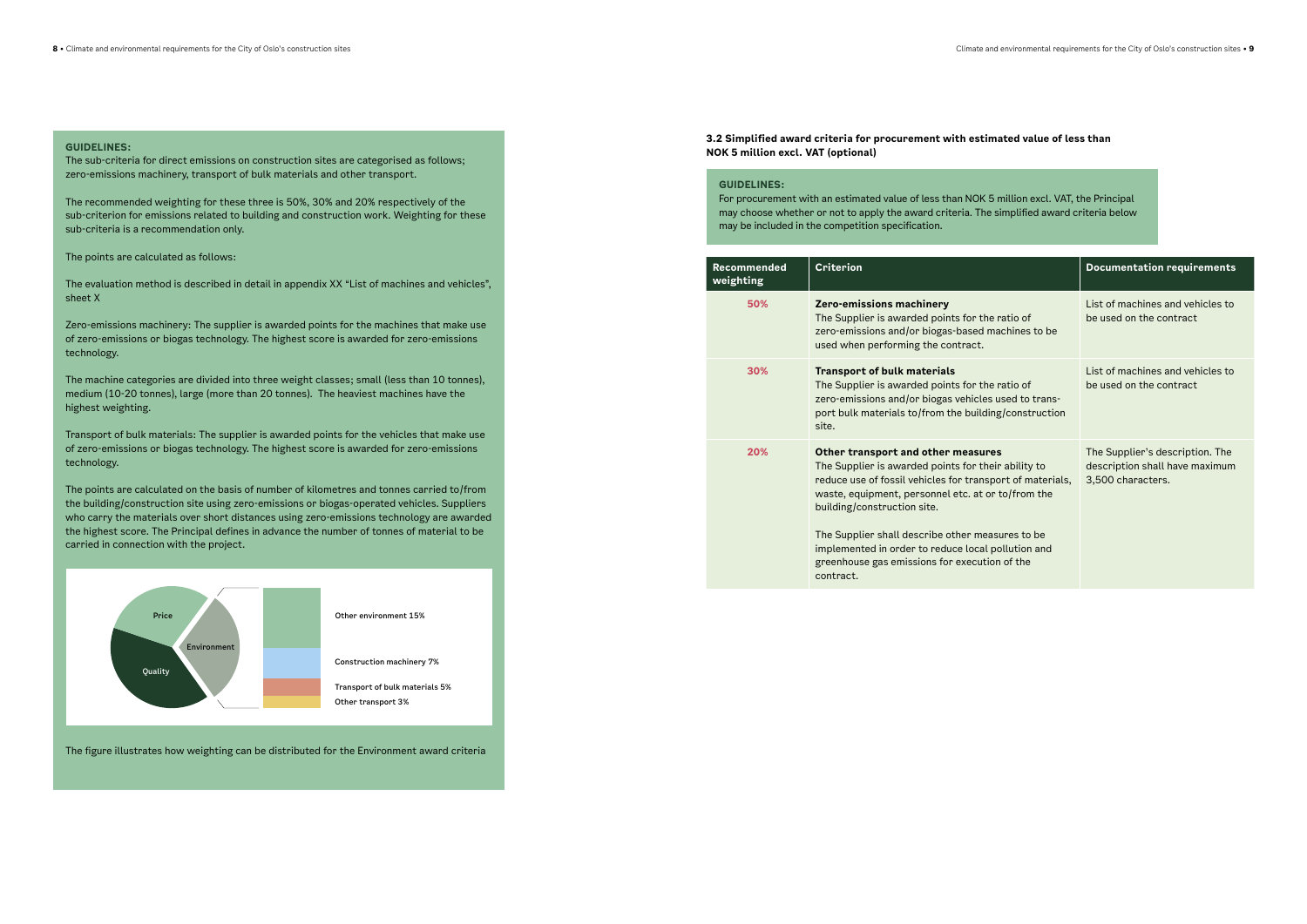## <span id="page-5-0"></span>4 Standard contractual requirements: Environment

#### **GUIDELINES:**

The contractual requirements below shall be included in all relevant contracts.

The Supplier guarantees compliance with the contract's environmental requirements and with the prevailing environmental legislation. The Supplier shall take active measures to reduce environmental impact when fulfilling the contract.

#### **4.1 Environmental requirements that apply during the contractual period**

The following environmental requirements apply to this contract:

#### I. Fossil-free construction machinery and vehicles

All machines used on the building/construction site shall be fossil-free. All machines used shall have CE type approval and be registered in the Machine registry.

All vehicles used for transport of bulk materials and waste to/from the building/construction site shall as a minimum comply with Euro 6/VI emission standard and make use of fossil-free fuel.

#### **GUIDELINES:**

Re. the co-purchase agreement for biofuel in the City of Oslo:

In certain situations, it may be appropriate to assist the Supplier when purchasing biofuel. The City of Oslo is taking action to establish a dynamic co-purchase agreement for biofuel primarily used in own machines and vehicles, but also in relation to the City's building and construction procurement processes.

#### II. Requirement for zero-emissions construction sites by 2025

The Supplier shall take active measures to make maximum use of zero-emissions solutions on the construction site from start of construction and up to commissioning. All machines and equipment used on the construction site shall be zero-emissions by 2025. The transition to zero-emissions machines and equipment shall be included in the price for the assignment.

### III. Requirement for zero-emissions and biogas vehicles for transport of bulk materials by 2025

The Supplier shall take active measures to reduce emissions from transport of bulk materials. By 2025, all vehicles for transport of bulk materials to/from building/construction sites shall be carried out using zero-emissions vehicles (i.e. battery-electric or hydrogen) or biogas vehicles that as a minimum meet the requirements for Euro 6/VI. The transition to vehicles with the above-mentioned fuel technologies shall be included in the price for the assignment.

**GUIDELINES:**

Fulfilment of contractual requirements II and III will be discussed during contractual fulfilment meetings

#### IV. General information for machines and vehicles

The Supplier is obliged to make use of the machine and vehicle technologies and/or fuel types specified in the tender (cf. Tender appendix XX). New vehicles or fuel types introduced during the contractual period shall as a minimum be equally eco-friendly and climate-friendly as stated in the original agreement. In the event of unforeseen events outside the control of the Supplier, the Supplier may be exempt from contractual requirements provided that the Supplier can provide documentation to show that corresponding replacements are not available. Any exemption from the requirements is conditional upon approval by the Principal.

#### V. Fuel

The Supplier shall at all times be able to present documentation regarding what types of fuel have been purchased and used during the contractual period. This documentation shall include, e.g. the following information: fuel manufacturer, fuel supplier, volume, origin and certification.

For this contract, the Supplier has committed to making use of fuel that meets the EU's sustainability criteria\* for biofuel.

The Supplier shall at all times be able to present documentation that the biofuel meets the sustainability criteria.

If the Supplier is engaged on several simultaneous projects, they must document procurement of the volume of fossil-free fuel required to carry out the assignment for the City of Oslo for the duration of the contractual period. If the Supplier has committed to making use of biogas vehicles and/or biogas machinery, a mix of natural gas will only be accepted if 100% pure biogas is not available on the market. The Principal shall be notified if this occurs.

#### VI. Running on idle

Running on idle is not permitted at the Principal's addresses. This applies to all machines and vehicles.

#### VII. Provisions regarding exemptions

The Principal may award exemptions from all or parts of the environmental provisions if the Supplier is able to document that it is not practically possible to meet the requirements. Exemption shall be issued in writing and shall describe, e.g., time and scope for the exemption.

### **GUIDELINES:**

#### **Other types of requirements**

For innovative procurement processes, such as Best Value Procurement (BVP) and partnership contracts, the procurement process is different. As a result, the requirements for these processes must be adapted to the procurement process. They must, however, be based on the minimum requirements and contractual requirements, but the award criteria do not apply. The premises for the agreement must be that zero-emissions solutions shall be utilised.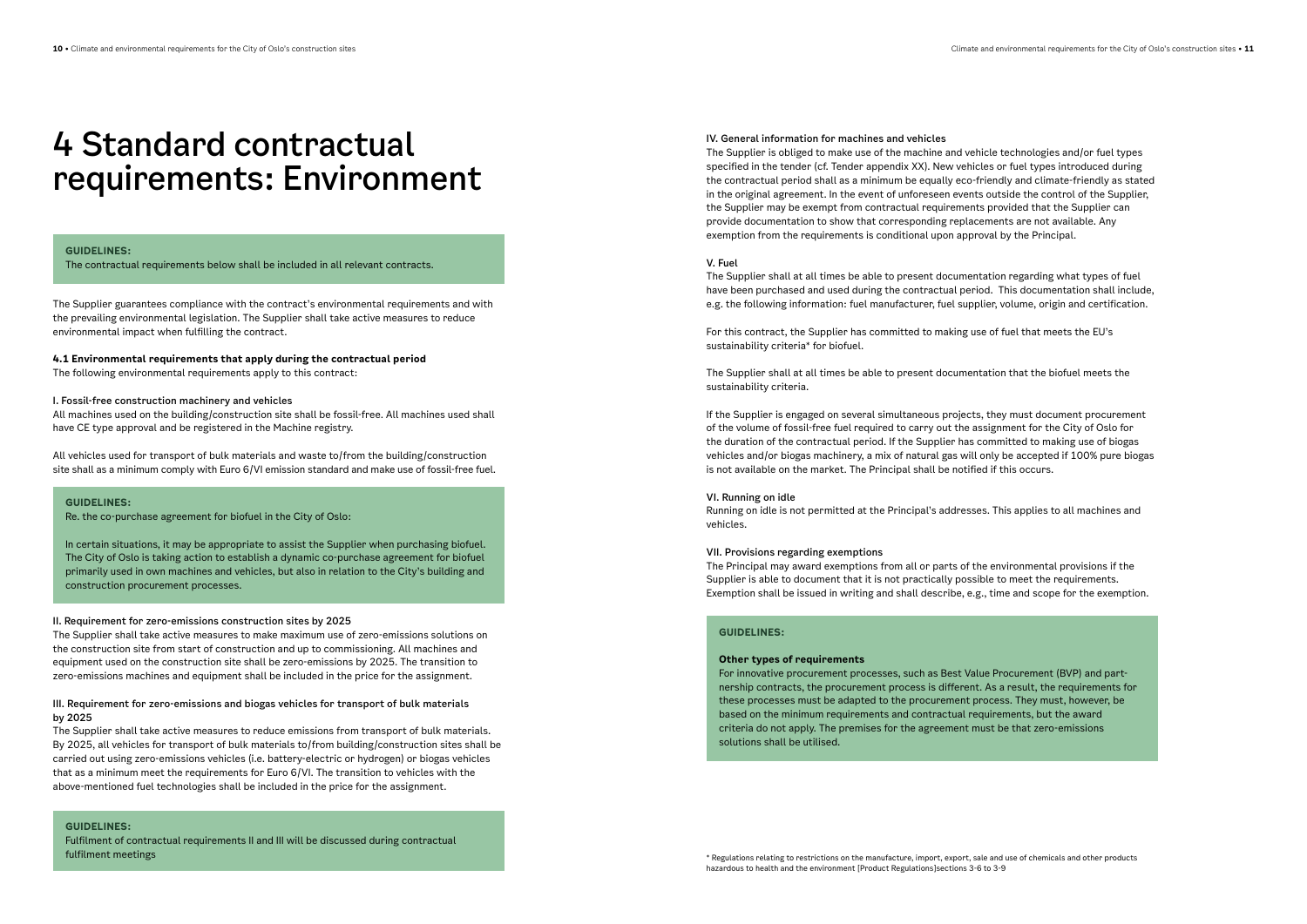#### **4.2 Breach of environmental provisions**

Can be included together with the other provisions regarding breach in the contract, if more appropriate. The appropriate daily fine must be assessed specifically for each procurement.

The rate for the daily fine per working day for breach of environmental provisions is up to [XX]‰ of the contractual amount, but not less than NOK 1,000 excl. VAT.

If the Supplier is not able to meet one or more of the environmental requirements or does not deliver in accordance with the tender (agreed performance), the Principal is entitled to claim a proportionate daily fine for the period of time during which the breach lasts.

In the event of repeated or severe breaches of the environmental provisions, the Principal is entitled to terminate the contract with immediate effect.

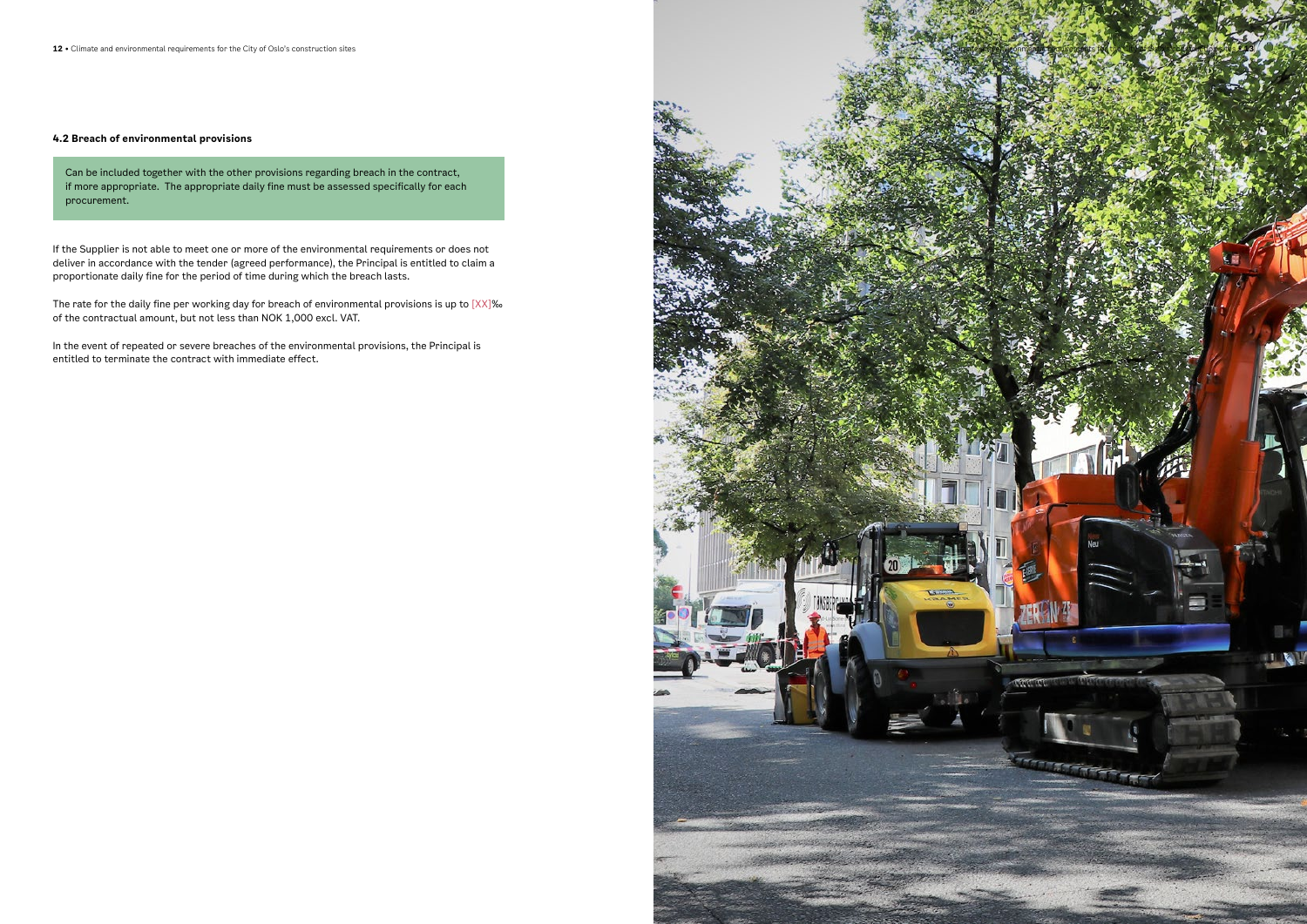## Notes